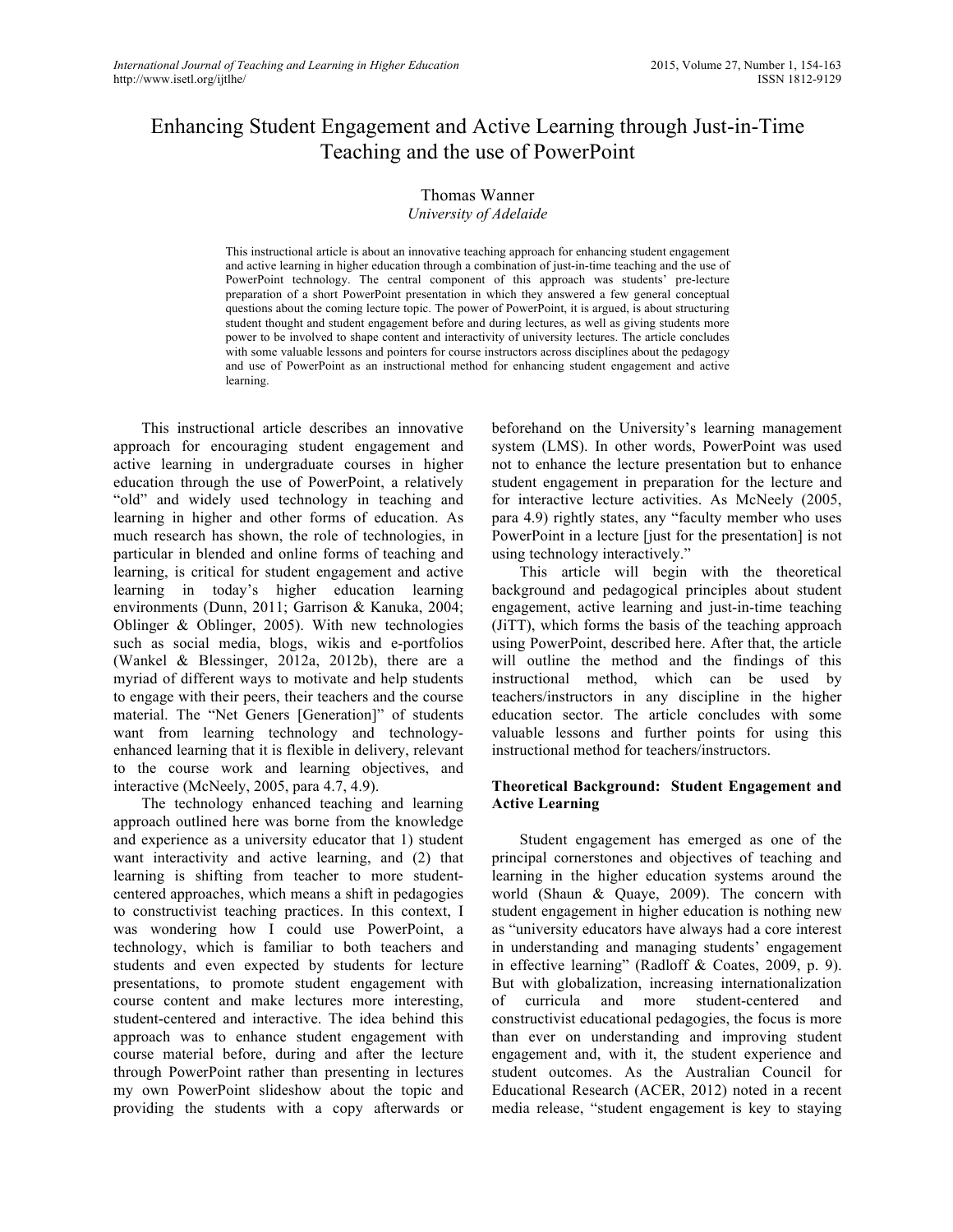competitive" in an increasingly global market of higher education where raising educational quality is the central determinant for universities succeed in that market. In this context, student engagement and educational quality become increasingly linked (Coates, 2008, p. 34).

The growing focus on student engagement can also be seen in efforts to measure student engagement at universities so that student engagement and, with it, student experience and student learning outcomes can be improved. The National Survey of Student Engagement (NSSE) is conducted annually in the USA since 2000, and it has been a leading example for other countries' efforts in this field. The Australasian Survey of Student Engagement (AUSSE) is run every year by the Australian Council for Education Research (ACER), an independent not-for-profit organisation, since 2007. These surveys try to incorporate various dimensions of student engagement. The AUSSE measures six areas of Australian university education: 1.) Academic challenge, 2.) Active learning, 3.) Student and staff interactions, 4.) Enriching educational experiences, 5.) Supportive learning environment and 6.) Work integrated learning (Radloff & Coates, 2009).

These different dimensions of student engagement highlight the complexity of improving student engagement and for defining student engagement in a comprehensive way. The Australasian Student Engagement Report 2008 defines student engagement as "students' involvement with activities and conditions likely to generate high-quality learning" (Coates, 2008, p. 1). Astin (1984, p. 297) defined student engagement as "the amount of physical and psychological energy that the student devotes to the academic experience." These definitions put the onus of engagement on the student and not the educational institutions to be involved with the "activities and conditions" at their higher education institutions, leaving out all other dimensions and the fact that learning to a large degree takes place outside structured learning and classrooms. In contrast, Kuh's (2009, p. 683) definition of student engagement tries to combine the individual and institutional factors of student engagement: "student engagement represents the time and effort students devote to activities that are empirically linked to desired outcomes of college *and* what institutions do to induce students to participate in these activities." It is clear that there is "compelling" evidence that enriching the experiences and academic challenges for students is the most successful strategy for engaging them (Zepke & Leach 2010, p. 171).

I do not intend to go into the debates about the responsibilities of students and universities for effective, equitable and inclusive student engagement. My position is that it is ultimately the responsibility of universities and lecturers/course coordinators to provide stimulating and engaging learning environments for students. Other work about student engagement also takes this position (e.g. Harper & Quaye, 2009; Smith, Sheppard, Johnson, & Johnson, 2005). What is clear, however, is that in the context of globalization and internationalization of education, mentioned earlier, the institutions themselves have to play a greater role than previously for providing the right learning environment for student engagement. Times have changed from when students had to adjust to the learning environment provided; in the globalized world of education the learning environment has to adjust to the diversity of students and their needs to acquire a wide range of skills (Harper & Quaye, 2009). In this more complex and globalized world of higher education in the  $21<sup>st</sup>$ century, the goals of student engagement have evolved from prevention of student dropout, which is still an important criterion for engaging students, to achieving better learning outcomes and academic success, improving the student experience and creating lifelong learning attitudes and skills (Christenson, Reschly, & Wylie, 2012). Student engagement and active learning are increasingly seen as a prerequisite for effective and meaningful learning and achieving many academic and other outcomes, such as better critical thinking skills, openness to diversity, and growth in leadership and other job related skills (Miller et al., 2011; Smith, Sheppard, Johnson, & Johnson, 2005).

Student engagement and active learning are closely linked. The benchmarks for the Australian and US National Survey of Student Engagement, as stated above, hence include active learning as an important instrument and dimension of student engagement. Active learning can be defined as "the extent to which students are involved in experiences that involve actively constructing new knowledge and understanding. Engaging students in these forms of learning is at the heart of effective educational practice" (Radloff & Coates, 2009, p. 17). The following section will further explore the pedagogical principles, which have informed my approach of using PowerPoint for the promotion of student engagement and active learning.

## **Pedagogical Foundations: Just-in-time Teaching (JiTT) and PowerPoint Pedagogy**

Lectures remain the dominant form of teaching at universities. Because of their long tradition and entrenched position in academia, their ease and efficiency of presentation, and institutional inertia and personal habits, lectures are "likely to remain a major part of traditional Higher Education for the foreseeable future, regardless of the arguments against them" (Huxham, 2005, p. 18). However, the traditional, didactic, teacher-centered lectures are increasingly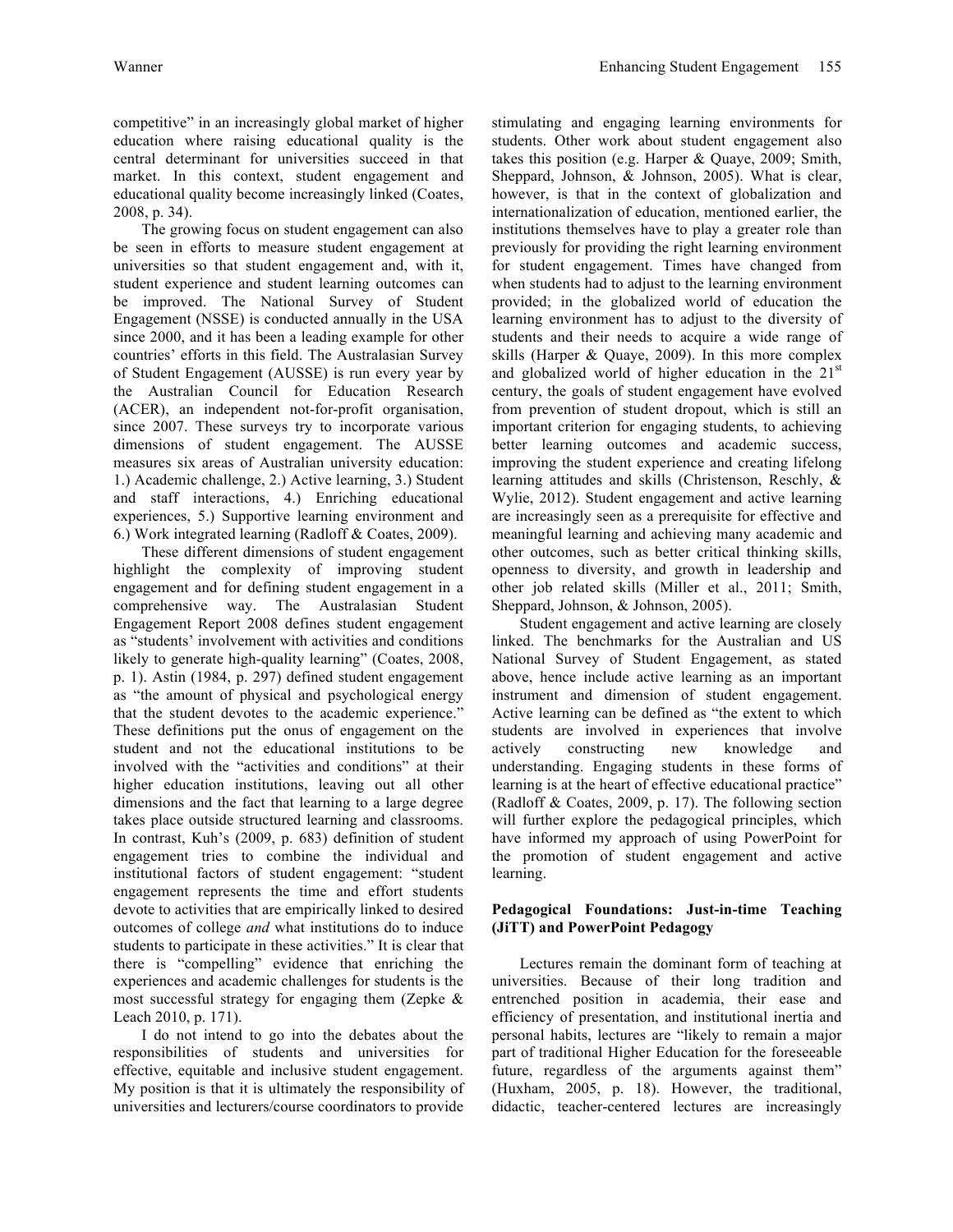challenged by student demands for more engaging, interesting and interactive lectures. Keeping up lecture attendance at universities, despite research showing overall a positive correlation between lecture attendance and academic performance (Clark, Gill, Walker, & Whittle, 2011; Huxham, 2005), is a growing challenge for universities and lecturers. With lecture recordings provided in learning management systems (LMS), more and more online or blended learning (combination of online and face-to-face teaching and learning) options in courses, and student being subject to other pressures, such as work commitments, they make increasingly more deliberate decisions about the value of attending lectures (Billings-Gagliardi & Mazor, 2007; Clark, Gill, Walker, & Whittle, 2011). In my own experience, lecture attendance has dropped in my courses over the last few years, which is due—as reflected in formal student evaluations at the end of my courses—not because of the quality or content of the lectures or the style of my lecturing, but because of more intense study workload and outside study requirements such as paid work and/or family demands. The answer to reverse low lecture attendance, it seems to me, is not to replace lectures with online lectures or other online activities, but rather to use a blended learning approach which makes the face-to-face time more interesting, engaging and valuable for students. In general, students will make an effort to go to lectures as long as they can see the benefits for their own learning.

One approach of making lectures more engaging and interesting and giving students more involvement with lecture and lecture content is Just-in-Time Teaching (JiTT), developed by Novak and Gavrin (Gavrin, 2006; Novak, Patterson, Gavrin, & Christian, 1999; Novak, 2011). It is an approach that "encourages students to be well prepared for class" and promotes active learning during class time (Gavrin, 2006, p. 9). Although the implementation of JiTT pedagogy varies from discipline to discipline and the individual teaching approaches of instructors, it follows certain steps to make lectures more interactive and relevant to students' knowledge and to achieve active learning by students (Simkins & Maier, 2010). The pedagogical strategy of JiTT is based on feedback loops between teaching and learning and between outside classroom and face-to-face classroom activities (Novak, 2011, p. 65). Students prepare for class through web-based "warm up" exercises, which then affect the content and interaction during class time. Warm-up preparatory work can be designed differently by the lecturers, comprising, for example, reading of provided text, short essays, quizzes or review of videos, but generally "asks students to answer several openended, conceptual questions about the material that the instructor will discuss in class" (Garvin, 2006, p. 9).

Students are expected to develop answers to the question by themselves. It is a key feature of JiTT that students "read and consider new ideas before coming to class. As a result, they are far better prepared" (Garvin, 2006, p. 11). The work or assignment is submitted prior to the face-to-face delivery of the lecture. The JiTT classroom or lecture is linked to the preparatory work by the students, as the lecturer views the exercises or assignments (e.g. a pre-class quiz) and adjusts the lecture content and activities accordingly by using the pre-class student material for discussion or short in class exercises, and by concentrating on identified misconceptions or gaps in knowledge. The warm-up exercises provide insights to what students understand or not, where there are misunderstandings, and with what they are struggling.

In the lecture, the students will most likely be exposed to PowerPoint as this technology is ubiquitous as an instrument for lecture presentations. Because of its pervasiveness and importance in higher and other forms of education, PowerPoint pedagogy has been subject of much research (Adams, 2006; Brock & Joglekar, 2011; Clark, 2008; Konukman, Rabinowitz, Kernodle, & McKethan, 2010). Others before me have asked the question about what the power of PowerPoint really is (Craig & Amernic, 2006; Rose, 2004)? Is there any power to the points made in PowerPoint; is PowerPoint leading to "death" by bullet/powerpoints; or is it an "evil" instrument that stifles effective and engaging teaching and learning (Tufte, 2003)?

Like all learning technologies, PowerPoint has advantages and disadvantages and is not by itself a good or bad thing (Weimer, 2012). There is inconsistent evidence that PowerPoint significantly improves student learning and results in better grades (Craig & Amneric, 2006, p. 150; Hill, Arford, Lubitow, & Smollin, 2012, p. 243). However, it remains the preferred method of lecture presentations for students (Amare, 2006; Clark, 2008; Hill, Arford, Lubitow, & Smollin, 2012), and students believe that PowerPoint facilitates their own learning and better retention (Apperson, Laws, & Scepansky, 2008). Students' perception of the utility of PowerPoint for learning, however, is much lower than that of teachers (James, Burke, & Hutchins, 2006). Students see the benefits of PowerPoint for content comprehension and exam preparation (Hill, Arford, Lubitow, & Smollin, 2012). Teachers like it for the ease to present material and the structure it provides to their presentation, but many are ambivalent about it as it has advantages as well as many disadvantages (Brock & Joglekar, 2011; Hill, Arford, Lubitow, & Smollin, 2012).

Critics of PowerPoint (Adams, 2006; Fendrich, 2010; Simons, 2004; Tufte, 2003) view it as an impediment for promoting interactive lectures and student engagement with each other and the material. PowerPoint, they argue, reduces creativity and spontaneity in classrooms, making students more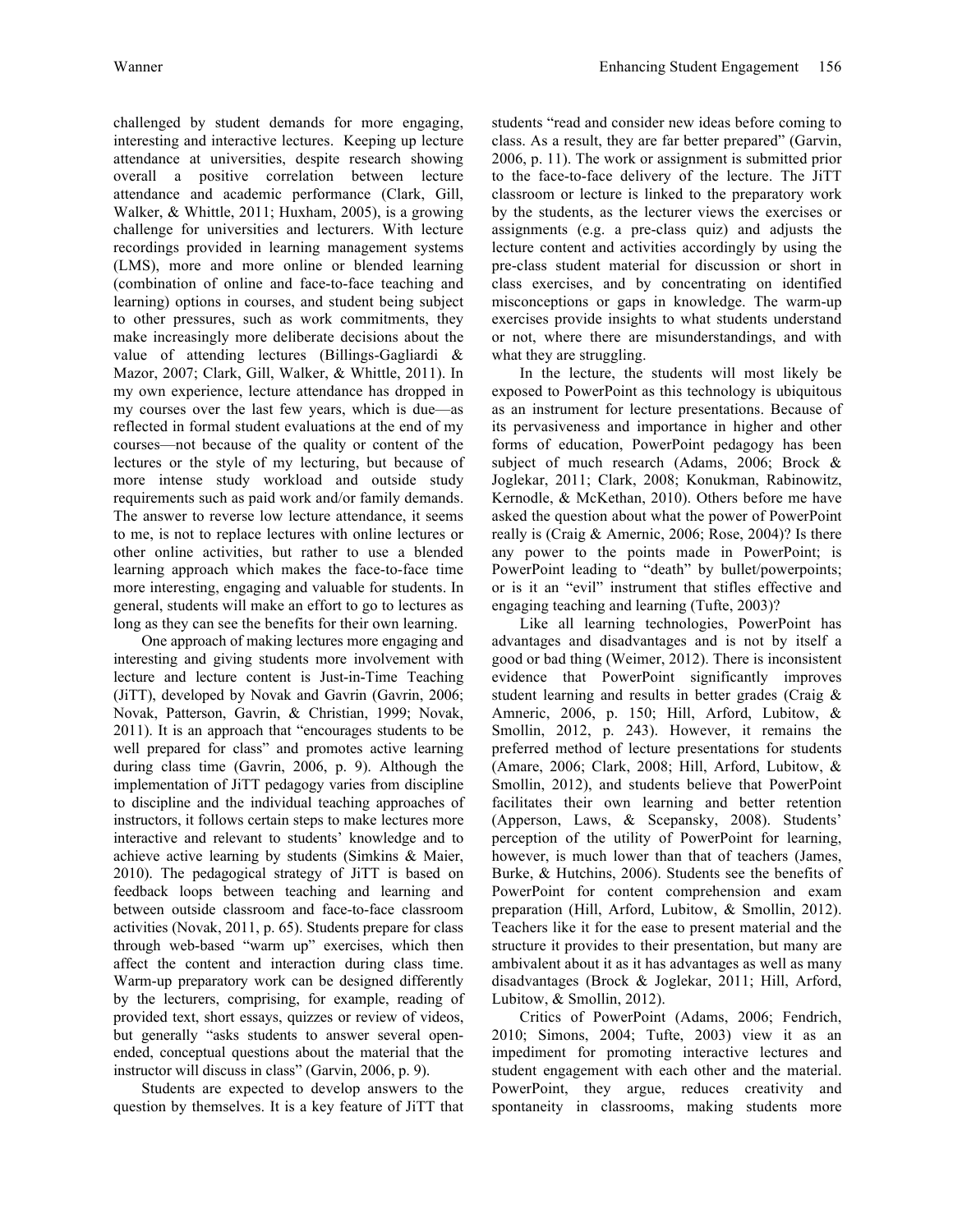passive spectators than participants; encourages linear thinking with little room for flexibility and improvization by lecturers for exploring other material than the ones set out in the PowerPoint presentation; promotes oversimplification and generalization and homogenizes knowledge rather than stimulating critical explorations of concepts and their relationships. The reliance on PowerPoint, these critics argue, facilitates a one-directional, presenter-centred classroom with a passive audience with more emphasis on entertainment than education. Many of these criticisms are valid and have stimulated research and educational change to improve PowerPoint pedagogy. Research has shown that it depends ultimately on the lecturer/presenter and her/his teaching pedagogies and presentation skills whether these negative points of PowerPoint play out in the learning environment or not. The critical issue is not whether instructors use PowerPoint or not, but *how* they use it and how they encourage active learning in the classroom (Cherney, 2011; Gier & Kreiner, 2009). As Clark (2008, p. 43) argues, "the greatest variable rests with the teacher, who can use the technology in pedagogically exciting ways, even in a lecture."

In my courses I use PowerPoint for delivering my lectures because it helps me to structure content and presentation. For me, the way to achieve interactive lectures is not to get rid of PowerPoint, but rather to use it more effectively for student engagement and active learning. Similarly to Clark (2008, p. 40), who was wondering how PowerPoint can be "used effectively to support a more constructivist pedagogy," I was asking myself how I can use PowerPoint, a technology which students are familiar with, to encourage more active learning and student engagement with the content material? I guess I am one of the lecturers who is heeding the call by others to avoid the "tyranny of PowerPoint" by experimenting "with different possibilities and [try to] discover new potentials" (Gabriel, 2008, p. 271) and working with "PowerPoint's potential to improve teaching and promote learning" (Weimer, 2012).

My concern was not to make my PowerPoint presentation and lecture more stimulating, interesting and engaging, or more "populist," as Schrad (2010) suggests, through the incorporation of images, audio and video clips, pop culture references, websites and humor. I have done that with my PowerPoint presentations, but from my experience it does not, as claimed by Schrad (2010), lead to increased lecture attendance and student learning. I am also concerned with maintaining the traditional, one-way, teacherdominated, non-interactive lecture, even if the lecture is made more "populist" by making PowerPoint more interesting, as well as more useful for more engaged learning with the lecture through complementary handouts or content-specific questions (Konukman, Rabinowitz, Kernodle, & McKethan, 2010).

In contrast to these approaches, I wanted to encourage student engagement with the content material through the use of PowerPoint as a learning tool *before* and not just during the lecture. Linking JiTT pedagogy with the 'old' technology of PowerPoint seemed to me an exciting idea, which stimulated the teaching method outlined in this article.

# **Teaching Method: JiTT and PowerPoint**

The innovative teaching method of using PowerPoint for enhancing student engagement, and active learning was used in an undergraduate course at university level in Australia. The course is convened by the author and consists of two lectures (50 minutes long) and one 50 minute tutorial each week for a 12 week-long semester. Lecture attendance is not compulsory and not monitored, and all lectures are audio/video recorded and provided after the lecture on the University's learning management system (LMS) for the course. This new teaching approach was done in 2012 with 94 students enrolled in the course.

Students were provided on the LMS with a lecture module for each lecture which contained: 1) Lecture objectives; 2) the empty template for the PowerPoint slideshow which contained three general or conceptual questions about the upcoming lecture; 3) helpful material relevant to the topic, e.g., policy briefs, short videos (maximum 10 minutes of length), short excerpts of readings (1-3 pages long), and links to web-based material; and 4) a link to the journal page of the LMS where students individually submitted their PowerPoint slideshow (this journal is private and can only be viewed by the course convenor/lecturer).

The various steps of this JiTT approach using PowerPoint are illustrated in Figure 1:

- 1. Pre-lecture "warm up" exercise:
	- 1.1. Students had to prepare a short PowerPoint slideshow (they were provided with 3 slides with 3 questions which they had answer in their own words with the help material in the lecture module). Students had to do *one* of the two lectures of each week during the semester. The class was divided into two groups with different responsibilities for covering the two lectures per week. Students submitted their slideshow into an individual journal up to 2 hours before the lecture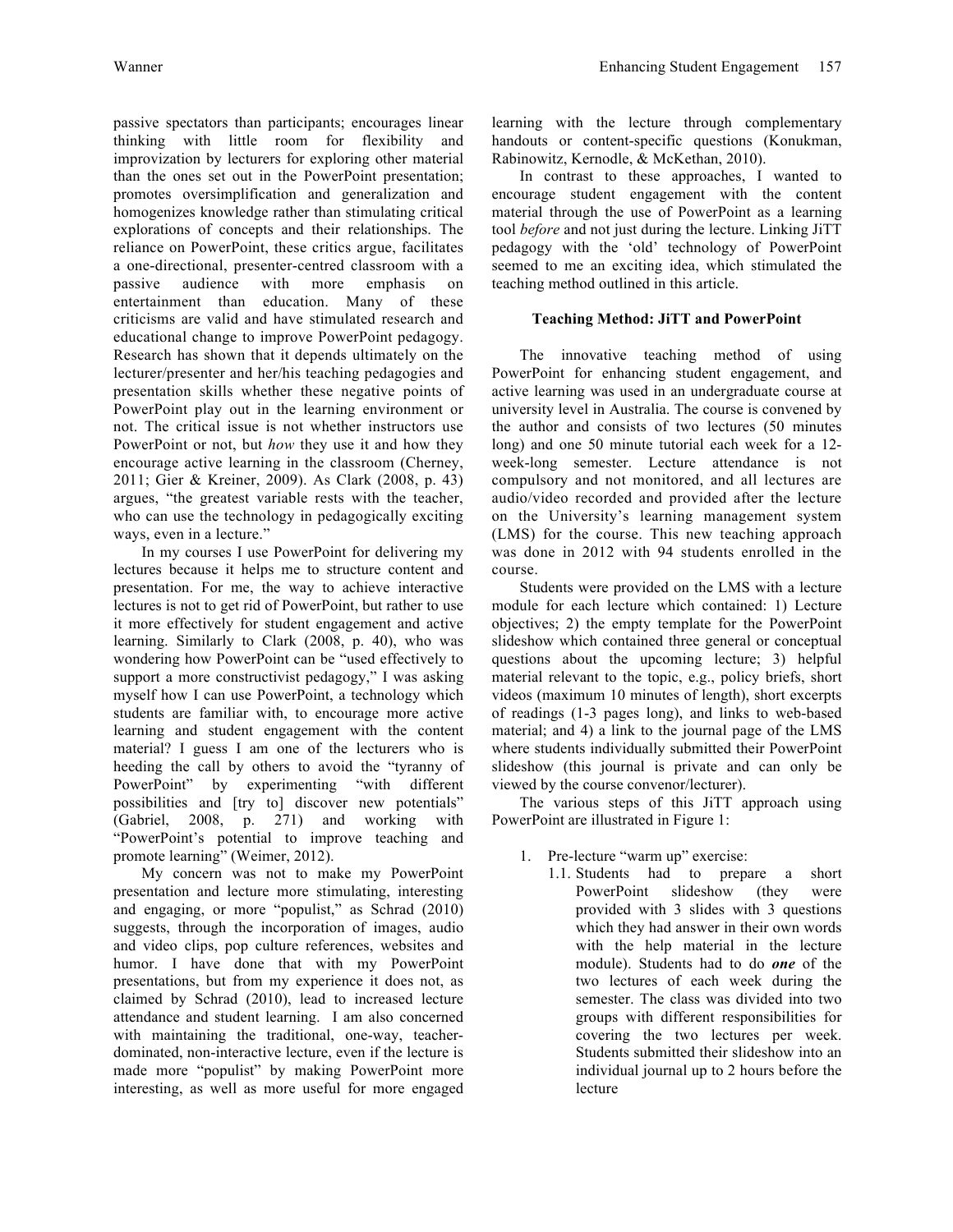

Figure 1 *Flowchart of JiTT activities*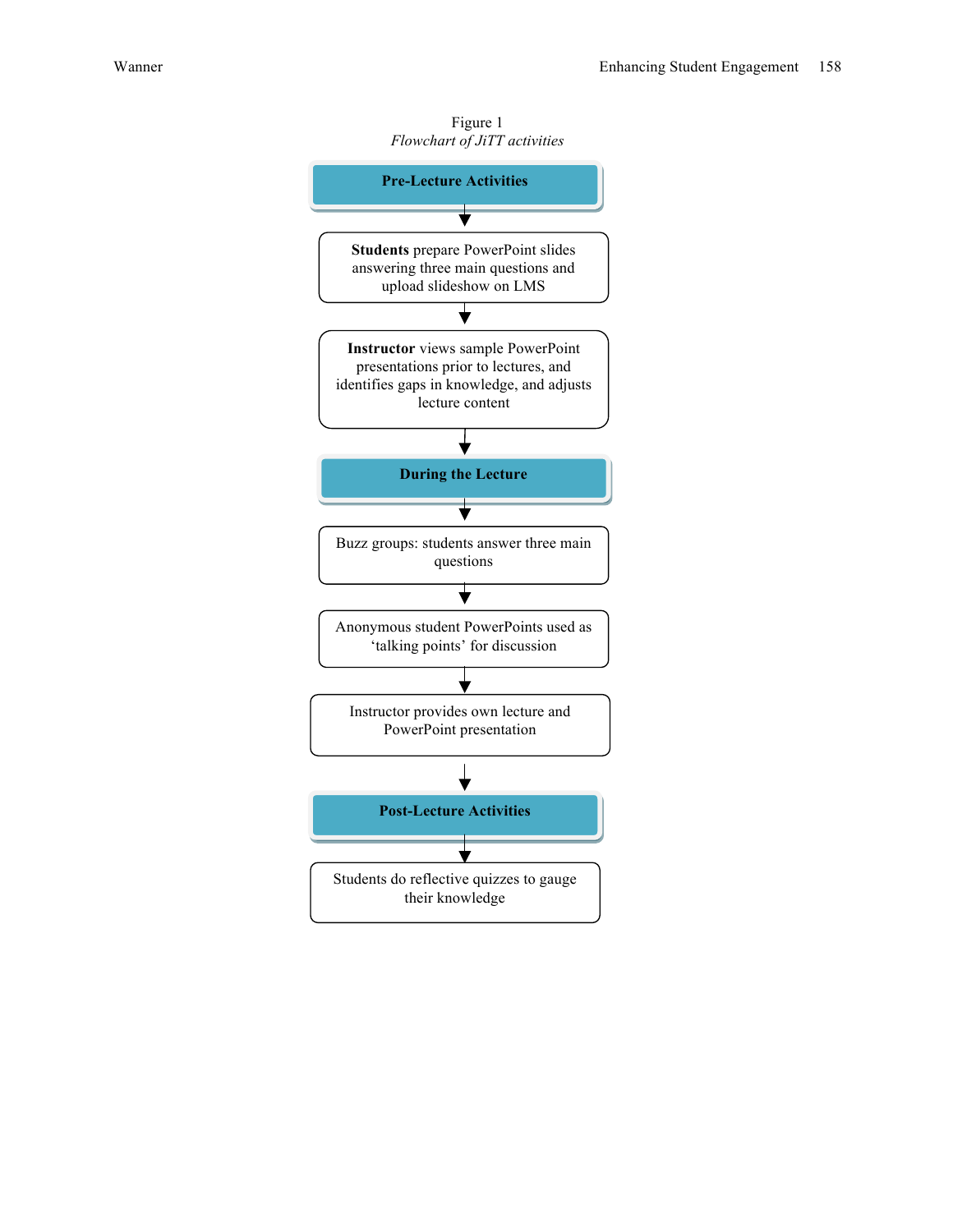- 1.2. I viewed a sample of student slideshows before the lecture in order to adjust lecture content according to common misconceptions and/or gaps in knowledge detected from the student slides. I collected some student slides for anonymous presentation at the up-coming lecture.
- 2. During the lecture:
	- 2.1 At the beginning of each lecture, there were short "buzz groups" of three students to collaboratively work out short answers to the questions for the lecture (about 10 minutes).
	- 2.2 Anonymous student lecture slides and quotes were used as "hangers" or "talking points" for discussion in the lecture. When I selected student PowerPoint slides, I tried to include work from all students during the semester (without revealing the student's identity) and always made positive comments about the work.
	- 2.3 For the remaining part of the lecture (about 25 minutes), I presented my own PowerPoint about the lecture topic, summing up main points and relating it back to the group discussion that just happened in the lecture.
- 3. Post-lecture reflective quizzes:
	- 3.1. Students had to do a short reflective quiz (about 10 questions) about the content of both lectures of the week at the end of the week. These were multiple choice or short answer questions. The quizzes were part of the overall assessment.
	- 3.2. I provided my own PowerPoint slideshow and also the audio/video recording for each lecture *after* the lecture on the LMS so that students can use it for the preparation of the weekly reflective quizzes.

The post-lecture/end of week reflective quiz was a different approach to the usual JiTT cycle, which often has a pre-lecture test (e.g. a quiz) to gauge student knowledge before the lecture. I wanted students to use the lecture modules and the PowerPoint as a preparation for the lecture and then after the lecture do a reflective quiz so that they could test and reflect their new knowledge.

At the end of the course, a survey of students was conducted in order to gather the student experience with this approach of using PowerPoint as part of a JiTT teaching and learning cycle.

# **The Power of PowerPoint: Findings and Implications for Teaching**

The survey with 54 responses from 94 students revealed an overall high satisfaction rate with the JiTT activity and formative assessment of pre-lecture PowerPoint preparation. The majority (67.3%) either strongly (25.5%) or agreed (41.8%) that the pre-lecture PowerPoint presentation was helpful for their understanding of the lecture content, and 60% thought it was overall a valuable and effective learning activity. This is not as high as reported by Gavrin in his JiTT classes (80% replied "yes" to the question whether JiTT exercises help to be well prepared for the lecture (Novak, 2011, p. 71) but was a good result for this approach to JiTT through the use of PowerPoint. The quizzes were the most popular aspect of the blended learning approach and JiTT strategy in the course. 79.6% of surveyed students either "strongly agreed"  $(22.2\%)$  or "agreed"  $(57.4\%)$  that the quizzes on the LMS were most valuable for student learning, followed with 64.8% by the lecture learning modules (22.2% and 42.6% respectively). The survey also showed that most students (66.6%) used the lecture modules on a regular basis and that 63% of students thought that the lecture modules were "very helpful for their understanding of the upcoming lecture content" (strongly agreed: 20.4%; agreed: 42.6%).

Here are some typical comments of students who found the JiTT assignment of a PowerPoint presentation in conjunction with the use of material in the lecture module helpful:

Pre-lecture PowerPoint preparation helped me a lot to study the content of this course.

The pre-lecture preparation was the best aspect of the LMS Portfolio as it meant I was already thinking about the topics before the lectures and the tutorials, which helped my understanding and connection with the topics better.

I did find the process very useful and valuable for my learning. I found lectures more engaging after I had had exposure to some of the material already, and I greatly enjoyed reading and watching the material provided in the preparation modules.

I found the pre-lecture preparation modules to be surprisingly useful and it was good to have videos as well as readings to make the content more engaging.

The lecture modules were great.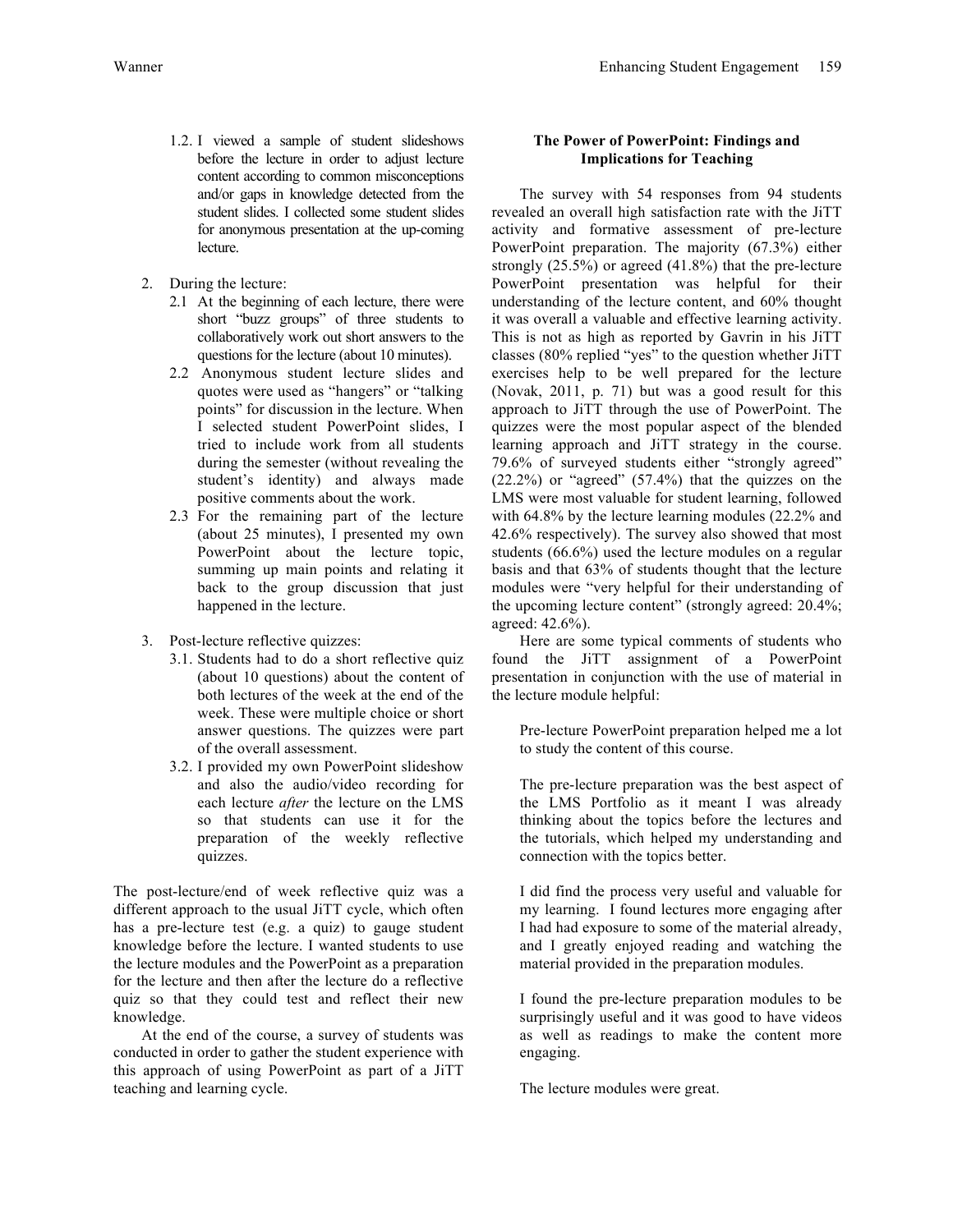Some comments reflected the students' concern that the exercise, although helpful for their learning, was "difficult and time consuming," which is the same response Gavrin and Novak, the inventers of JiTT, found in student responses (Novak, 2011). A minority (22.3%) either disagreed or strongly disagreed that the exercise was of help for their understanding of course and lecture content and felt that it was "a waste of time" and "pointless" and "taking up too much time." Such views could be contributed to a lack of confidence and a strong affiliation with the traditional lecture style and the belief that lecturers not students should have the responsibility to prepare and present lectures:

The lecture preparation was the least effective element for my learning. I found it difficult to produce information on a topic which I did not yet understand.

I prefer lectures to be in normal lecture format; I want to hear from the lecturer (with a large knowledge base) rather than student contributions.

Personally I found the pre-lecture preparation daunting and not very useful as many weeks I had no previous knowledge on the topics and I would have preferred to listen and learn about these topics in a lecture setting.

One of the underlying principles of JiTT exercises or "warm ups" is that learning is a process and that students engage with the material based on their current knowledge and re-examine and reconstruct their own knowledge in the process (Novak & Patterson, 2010). But, as the comments above show, many students are pushed outside their comfort zone with that approach and resist self-motivated and self-centered learning and independent knowledge construction. There is, of course, increasing pressure on students with deadlines and commitments in many courses so that tasks outside the normal teaching and learning schedule, like this JiTT activity, are not welcomed by some students.

Surprisingly, what did not work well was the use of students' PowerPoint slides at the beginning of the lecture. Only 36.3% of students either strongly agree or just agreed that the inclusion of student PowerPoints at the beginning of the face-to-face lecture was valuable for their learning, with the majority (41.8%) seeing it as invaluable. Students in the survey commented that other approaches used, e.g., short buzz-groups of two or three students discussing the questions in the lecture, were more effective for their learning. The time taken up for using student PowerPoint slides as examples at the beginning of the lecture is better used for buzz groups where the questions can be further discussed.

The combination of pre-lecture PowerPoint preparation by students with the help of lecture modules and then interactive lectures has been positively received by the students and seen as positive for their learning. This supports other findings about the use of PowerPoint and lectures (e.g. Lancaster University, 2012) which states: "Students' perceptions of how much they are learning, how effective and confident they are as learners, and the clarity/comprehensiveness of their notes, were all seen by students as being greater when PowerPoint was used." Instructors who are interested in using this teaching approach should be aware about some of the limitations. There is considerable time involved to set up the lecture module and PowerPoint slides for each lecture. It is important to provide open ended questions which encourage critical thinking of the students (Brown & Keeley, 2012; Rose, 2004). Another limitation is the fact that without compulsory attendance at lectures, which is against the policy of the University where the innovative teaching method was applied and against my own teaching philosophy, the crucial link in the JiTT learning loop—the lecture—can be undermined by nonattendance of students. Students might not attend the upcoming lecture after they had done the pre-lecture preparation. One student referred to this in her/his comment in the survey, "I felt that when students did the preparation they were less likely to attend the lecture, as they felt they had already researched the content." The fact that the course has no end-ofsemester exam does not help as this usually stimulates lecture attendance. As a student said in a comment, "There was little incentive to attend lectures as the material was not directly examined due to the requirements for the course." So other instructors are encouraged to stimulate lecture attendance by such assessment strategies as a reflective journal of course content and end- or middle-of-the-year exams.

It could be seen as a major shortcoming of the JiTT pedagogical strategy that it relies on lecture attendance for its outside-inside classroom loop of learning but lecture attendance is not necessarily stimulated or ensured by the JiTT activity. It is not a given that "students respond to the warm-up questions and go to class with genuine interest and desire to learn the answers" (Novak, 2011, p. 64). The "interest and desire to learn" needs to be stimulated by how the JiTT exercises are designed and implemented. For instance, if students perceive the online assignment as an additional task which is not used and discussed in the classroom, they will resist the JiTT activities and hence will not benefit from them (Camp, Middendorf, & Sullivan, 2010). The link between pre-lecture activities and lecture attendance, somehow treated as a given in JiTT literature, demands urgent research.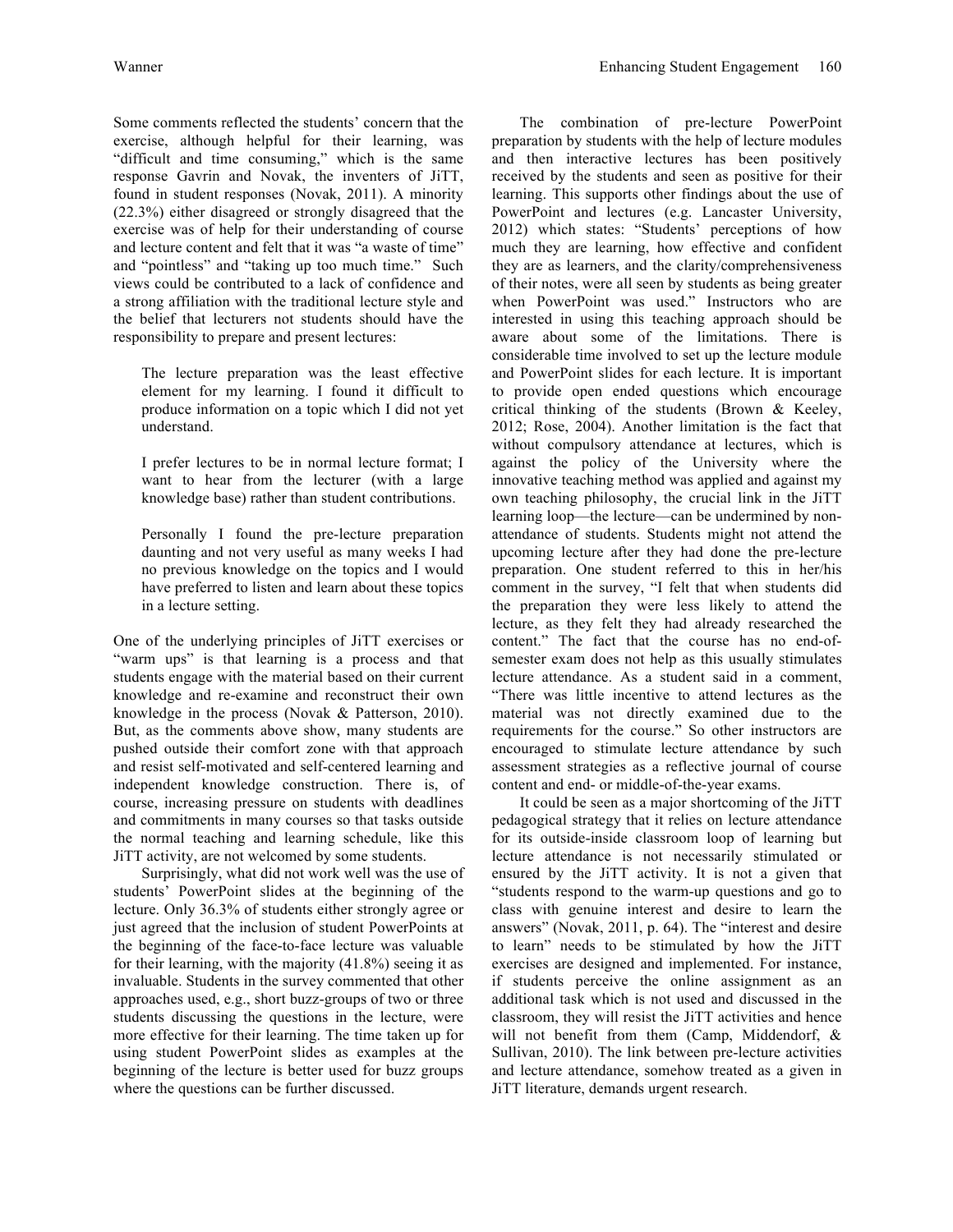Despite those limitations, the JiTT pedagogy in this pilot study can be rated as a success. It helped me as lecturer to gauge current student knowledge on the topics and adjust my lecturers accordingly. On many occasions I could reverse common misconceptions in the class. For example, it became clear from the student PowerPoint that there was a misunderstanding about corporate governance for sustainability and corporate social responsibility, crucial for understanding the role of the private sector in sustainable development, which I could dispel during the lecture.

#### **Conclusion**

The main conclusion from this study is that students value student engagement and active learning. This is in line with other research that has shown that an active learning activity during a traditional face-to-face lecture is highly valued by students (Cavanagh, 2011; Huxham, 2005). JiTT pedadogy has an advantage here as it includes student engagement and active learning not just in the lecture, but *before* each classroom/lecture. PowerPoint pedagogy, as described in this article, as part of JiTT activites was successful for student *engagement* with the content/lecture material. It was about student engagement *through* PowerPoint in contrast to making an engaging PowerPoint presentation and seeing "the PowerPoint presentation as engagement" (Mahin, 2004, p. 221). Since JiTT is flexible and adaptable to a wide variety of disciplines in higher education (Simkins & Maier, 2010), this instructional approach of JiTT based on PowerPoint has validity and use for instructors and courses in other disciplines.

The PowerPoint-based JiTT approach in this pilot study can be varied and in some ways improved for teaching and learning in higher education. For instance, students suggested in the survey that a link to the online discussion board should be added so that students can follow up and discuss what is still unclear about the topic *after* the JiTT exercise and lecture. Another possible approach would be to make the PowerPoint presentation a group-based exercise and thus enhance more peer-assisted learning in the preparation of the PowerPoint. As it was, the lecture modules and PowerPoint questions for the slides done by the students were developed by the lecturer, but this could be handed over to students such that they find the relevant material to make a PowerPoint and develop their own questions which are answered as a peerassisted group learning exercise. The use of technology only works if students can see the benefits for their own learning and time management and do not feel that their time is wasted; otherwise they resent it and disengage from the learning process.

PowerPoint, as the study has shown, can be an effective educational tool for deeper student engagement and active learning in higher education if lecturers use it not just as a presentation tool during the lectures, but also as a learning tool before and after lectures. Of the use of PowerPoint has clear advantages: it is familiar to students, and its simplicity and brevity allows students to present their knowledge in short, clearly laid out and structured form. The use of PowerPoint in JiTT activities, most importantly, is about giving power to students to be involved and shape lecture content and interactivity according to their knowledge and needs. Students, in other words, become empowered as active agents of their own learning. Student engagement and active learning does not have to die with the use of PowerPoint—the famous "death through PowerPoint" phrase associated with traditional, non-interactive lecture presentations—but can rather be enhanced through the use of PowerPoint as an instructional tool for pre-lecture justin-time learning activities.

#### **References**

- Adams, C. (2006). PowerPoint, habits of mind, and classroom culture. *Journal of Curriculum Studies*, *38*(4), 389-411. doi: 10.1080/00220270600579141
- Amare, N. (2006). To slideware or not to slideware: Students' experiences with *PowerPoint* vs. lecture. *Journal of Technical Writing and Communication, 36*(3), 297-308. doi: 10.2190/03GX-F1HW-VW5M-7DAR
- Apperson, J. M., Laws, E. L., & Scepansky, J. A. (2008). An assessment of student preferences for PowerPoint presentation structure in undergraduate courses. *Computers & Education, 50*(1), 148-153. doi: 10.1016/j.compedu.2006.04.003
- Astin, A. W. (1984). Student involvement: A developmental theory for higher education. *Journal of College Student Personnel, 25*(4), 297-308.
- Australian Council for Educational Research (ACER) (2012). Student engagement is key to staying competitive. Media release, October 29, 2012. Retrieved June 18, 2013, from http://www.acer.edu.au/media/studentengagement-is-key-to-staying-competitive.
- Billings-Gagliardi, S., & Mazor, K. M. (2007). Student decisions about lecture attendance: Do electronic course materials matter? *Academic Medicine*, *82*(10), 73-76. doi: 10.1097/ACM.0b013e31813e651e
- Brock, S., & Joglekar, Y. (2011). Empowering PowerPoint: Slides and teaching effectiveness. *Interdisciplinary Journal of Information, Knowledge and Management*, *6*, 85-94.
- Brown, M. N., & Keeley, S. M. (2012). *Asking the right questions: A guide to critical thinking.*  $(10<sup>th</sup> ed.).$ Boston, MA: Pearson.
- Camp, M. E., Middendorf, J., & Sullivan, C. S. (2010). Using just-in-time teaching to motivate student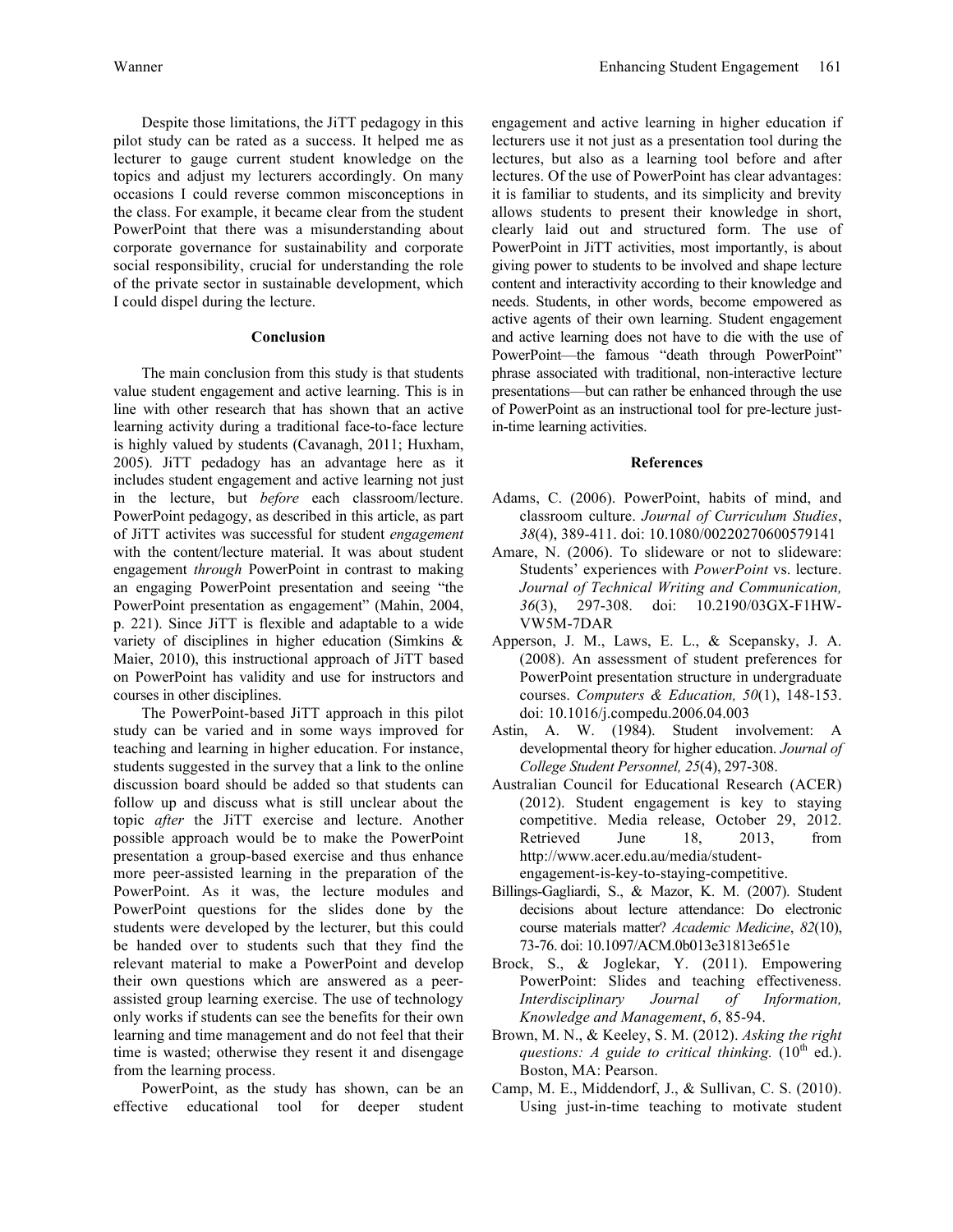learning. In S. Simkins & M. Maier (Eds.), *Justin-Time teaching: Across the disciplines, across the academy* (p. 25-38). Sterling, VA: Stylus Publishing.

- Cavanagh, M. (2011). Students' experiences of active engagement through cooperative learning activities. *Active Learning in Higher Education*, *12*(1), 22-33. doi: 10.1177/1469787410387724
- Cherney, E. (2011). Active learning. In R.L. Miller, E. Amsel, B. Marsteller Kowalewski, B. C. Beins, D. K. Kenneth & B. F. Peden (Eds.), *Promoting student engagement, Volume 1: Programs, Techniques and Opportunities* (p. 150-156), Society for the Teaching of Psychology: American Psychological Association.
- Christenson, S. L., Reschly, A. L., & Wylie, C. (Eds.) (2012). *Handbook of research on student engagement*. New York: Springer.
- Clark, J. (2008). PowerPoint and pedagogy: maintaining student interest in university lectures. *College Teaching*, *56*(1), 39-45. doi: 10.3200/CTCH.56.1.39-46
- Clark, G., Gill, N., Walker, M., & Whittle, R. (2011). Attendance and performance: Correlations and motives in lecture-based modules. *Journal of Geography in Higher Education*, *35*(2), 199-215. doi: 10.1080/03098265.2010.524196
- Coates, H. B. (2008). *Attracting, engaging and retaining: New conversations about learning. Australasian student engagement report*. Australian Council for Educational Research (ACER), Camberwell, Victoria. Retrieved from http://research.acer.edu.au/ausse/16.
- Craig, R. J., & Amernic, J. H. (2006). PowerPoint presentation technology and the dynamics of teaching. *Innovative Higher Education, 31*(3), 147- 160. doi: 10.1007/s10755-006-9017-5
- Dunn, D. S. (Ed.). (2011). *Best practices for technology-enhanced teaching and learning: Connecting to psychology and the social sciences*. New York: Oxford University Press.
- Fendrich, L. (2010). PowerlessPoint. *The Chronicle of Higher Education*. Retrieved from http://chronicle.com/blogs/brainstorm/powerlesspoint.
- Gabriel, Y. (2008). Against the tyranny of PowerPoint: Technology-in-use and technology abuse. *Organization Studies 29*(2), 255-276. doi: 10.1177/0170840607079536
- Garrison, R., & Kanuka, H. (2004). Blended learning: Uncovering its transformative potential in higher education. *Internet and Higher Education*, *7*(2), 95-105. doi: 10.1016/j.iheduc.2004.02.001
- Gavrin, A. (2006). Just-in-time teaching. *Metropolitan Universities*, *14*(4), 9-18.
- Gier, V. S., & Kreiner, D. S. (2009). Incorporating active learning with Powerpoint-based lectures

using content-based questions. *Teaching of Psychology, 36*(2), 134-139. doi: 10.1080/00986280902739792

- Harper, S. R., & Quaye, S. J. (Eds.) (2009). *Student engagement in higher education: Theoretical perspectives and practical approaches for diverse populations*. New York: Routledge.
- Hill, A., Arford, T., Lubitow, A., & Smollin, L. (2012). "I'm ambivalent about it": The dilemmas of PowerPoint*. Teaching Sociology, 40*(3), 242-256. doi: 1177/0092055X12444071
- Huxham, M. (2005). Learning in lectures: Do 'interactive windows' help? *Active Learning in Higher Education, 6*(1), 17–31. doi: 10.1177/1469787405049943
- James, K. E., Burke, L. A., & Hutchins, H. M. (2006). Powerful or pointless? Faculty versus student perceptions of PowerPoint use in business education. *Business Communication Quarterly*, *69*(4), 374-396. doi: 10.1177/1080569906294634
- Konukman, F., Rabinowitz, E. Kernodle, M. W., & McKethan, R. N. (2010). The effective use of PowerPoint to facilitate active learning. *The Journal of Physical Education, Recreation and Dance*, *81*(5), 12-14. doi: 10.1080/07303084.2010.10598473
- Kuh, G. D. (2009). What student affairs professionals need to know about student engagement. *Journal of College Student Development*, *50*(6), 683-706. doi: 10.1353/csd.0.0099
- Lancaster University (2012, April 10). *PowerPoint and students' learning: A briefing paper.* Retrieved from http://www.lancaster.ac.uk/celt/celtweb/files/Power point%20and%20student%20learning%20final.pdf*.*
- Mahin, L. (2004). Powerpoint pedagogy. *Business Communication Quarterly, 67*(2), 219-222. doi: 10.1177/1080569904672010
- Miller, R. L., Amsel, E., Marsteller Kowalewski, B., Beins, B. C., Kenneth, D. K., & Peden, B. F. (Eds.) (2011), *Promoting student engagement, Volume 1: Programs, Techniques and Opportunities*, Society for the Teaching of Psychology: American Psychological Association. Retrieved from http://teachpsych.org/ebooks/pse2011/vol1/index.php.
- McNeely, B. (2005). Using technology as a learning tool, not just the cool new thing. In D. Oblinger & J. Oblinger (Eds.), *Educating the Net Generation* (Chapter 4). Retrieved from http://www.educause.edu/educatingthenetgen.
- Novak, G. M., Patterson, E. T., Gavrin, A., & Christian, W. (1999). *Just-in-time teaching: Blending active learning and web technology.* Saddle River, NJ: Prentice Hall.
- Novak, K., & Patterson, E. (2010). An introduction to just-in-time teaching (JiTT). In S. Simkins & M. H. Maier (Eds.), *Just-in-Time Teaching: Across the*